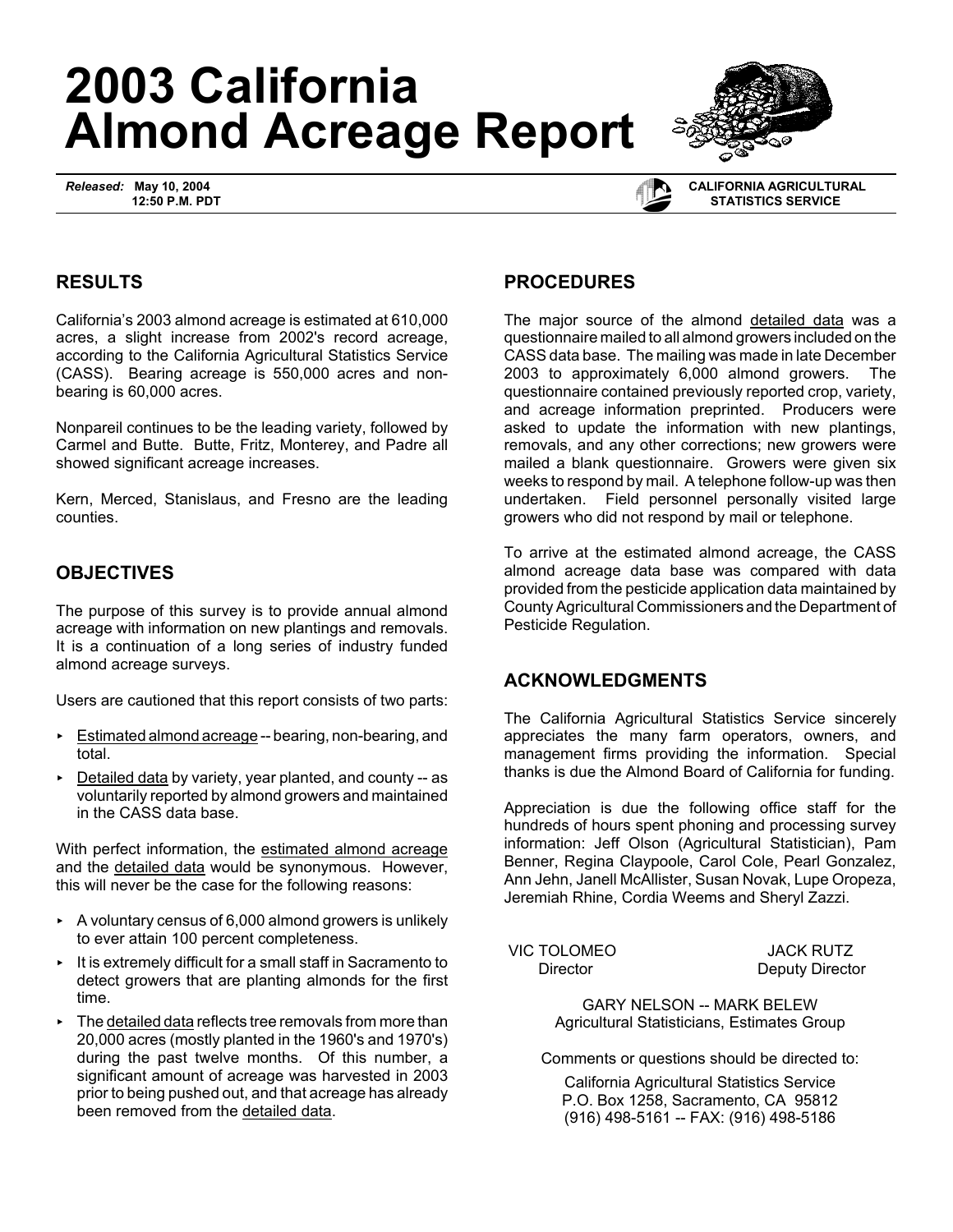| County          | 1974 &<br>Earlier | 1975           | 1976        | 1977        | 1978        | 1979           | 1980           | 1981        | 1982        | 1983        | 1984                    | 1985        | 1986        | 1987        | 1988        | 1989     |
|-----------------|-------------------|----------------|-------------|-------------|-------------|----------------|----------------|-------------|-------------|-------------|-------------------------|-------------|-------------|-------------|-------------|----------|
| Butte           | 4,939             | 207            | 285         | 98          | 441         | 791            | 1,625          | 1,674       | 1,309       | 834         | 622                     | 885         | 409         | 275         | 808         | 594      |
| Calaveras       | 25                | 0              | $\mathbf 0$ | $\pmb{0}$   | 0           | $\mathbf 0$    | $\mathbf 0$    | 0           | 0           | $\mathbf 0$ | $\mathbf 0$             | $\mathbf 0$ | $\mathbf 0$ | $\mathbf 0$ | 0           | 0        |
| Colusa          | 1,806             | 41             | 100         | 38          | 56          | 43             | 1,456          | 1,587       | 1,832       | 222         | 286                     | 331         | 210         | 295         | 407         | 1,155    |
| Contra Costa    |                   | $\mathbf 0$    | $\Omega$    | $\mathbf 0$ | $\mathbf 0$ | $\Omega$       | $\mathbf 0$    | 0           | 3           | $\Omega$    | $\Omega$                | $\Omega$    | 0           | $\Omega$    | $\Omega$    | 0        |
| El Dorado       | $\Omega$          | 0              | $\Omega$    | $\mathbf 0$ | $\mathbf 0$ | $\mathbf 0$    | $\mathbf 0$    | 0           | $\Omega$    | $\mathbf 0$ | $\mathbf 0$             | $\mathbf 0$ | $\mathbf 0$ | $\Omega$    | $\mathbf 0$ | 0        |
| Fresno          | 2,083             | 865            | 322         | 165         | 317         | 990            | 2,237          | 3,128       | 1,357       | 549         | 787                     | 1,011       | 1,068       | 1,490       | 2,299       | 2,118    |
| Glenn           | 1,378             | 352            | 73          | 21          | 121         | 984            | 550            | 799         | 651         | 161         | 413                     | 216         | 53          | 190         | 1,157       | 1,036    |
| Kern            | 925               | 23             | $\mathbf 0$ | 113         | 293         | 924            | 1,118          | 3,884       | 1,924       | 475         | 615                     | 650         | 603         | 610         | 1,968       | 3,987    |
| Kings           | 8                 | 19             | $\Omega$    | $\mathbf 0$ | $\mathbf 0$ | 0              | $\overline{7}$ | 100         | 129         | $\Omega$    | 0                       | $\Omega$    | 93          | 19          | 4           | 43       |
| Lake            |                   | 0              | $\Omega$    | $\mathbf 0$ | 0           | $\Omega$       | $\mathbf 0$    | $\mathbf 0$ | $\Omega$    | $\Omega$    | $\Omega$                | $\Omega$    | $\Omega$    | $\Omega$    | $\Omega$    |          |
| Los Angeles     | 3                 | $\mathbf 0$    | $\Omega$    | $\mathbf 0$ | $\Omega$    | $\Omega$       | $\Omega$       | $\mathbf 0$ | $\Omega$    | $\Omega$    | $\Omega$                | $\Omega$    | $\Omega$    | $\Omega$    | $\Omega$    | $\Omega$ |
| Madera          | 3,052             | 1,262          | 204         | 74          | 1,115       | 1,732          | 1,872          | 2,266       | 3,352       | 602         | 1,100                   | 1,251       | 1,006       | 1,255       | 1,490       | 1,860    |
| Mendocino       | $\mathbf 0$       | $\pmb{0}$      | $\mathbf 0$ | $\mathbf 0$ | $\mathbf 0$ | $\mathbf 0$    | $\mathbf 0$    | $\mathbf 0$ | $\mathbf 0$ | $\mathbf 0$ | $\mathbf 0$             | $\mathbf 0$ | $\mathbf 0$ | $\mathbf 0$ | $\mathbf 0$ | $\Omega$ |
| Merced          | 6,241             | 926            | 1,023       | 762         | 1,688       | 3,850          | 5,222          | 3,701       | 2,858       | 1,256       | 2,028                   | 1,533       | 788         | 1,677       | 2,474       | 3,113    |
| Monterey        | $\mathbf 0$       | 0              | $\Omega$    | $\pmb{0}$   | $\mathbf 0$ | $\mathbf 0$    | $\mathbf 0$    | 0           | $\Omega$    | 0           | $\Omega$                | $\Omega$    | $\Omega$    | $\Omega$    | 0           | n        |
| Placer          | 40                | 0              | $\Omega$    | $\mathbf 0$ | $\mathbf 0$ | $\Omega$       | $\Omega$       | 0           | $\Omega$    |             | $\Omega$                | $\Omega$    | O           | $\Omega$    | $\Omega$    |          |
| Riverside       | $\Omega$          | $\mathbf 0$    | 3           | $\mathbf 0$ | $\Omega$    | $\Omega$       | $\Omega$       | 0           | $\Omega$    | $\Omega$    | $\Omega$                | $\Omega$    | $\Omega$    | $\Omega$    | $\mathbf 0$ |          |
| Sacramento      | $\overline{2}$    | $\mathbf 0$    | $\Omega$    | $\Omega$    | $\Omega$    | $\Omega$       | $\Omega$       | O           | $\Omega$    | $\Omega$    | $\Omega$                | $\Omega$    | 112         | $\Omega$    | 10          |          |
| San Benito      |                   | $\mathbf 0$    | $\Omega$    | $\mathbf 0$ | $\Omega$    | $\Omega$       | $\Omega$       | 0           | $\Omega$    | $\Omega$    | $\Omega$                | $\Omega$    | $\Omega$    | $\Omega$    | $\mathbf 0$ |          |
| San Bernardino  | 15                | $\mathbf 0$    | $\Omega$    | $\mathbf 0$ | $\Omega$    | $\Omega$       | $\Omega$       | $\Omega$    | $\Omega$    | $\Omega$    | $\Omega$                | $\Omega$    | $\mathbf 0$ | $\mathbf 0$ | $\Omega$    | $\Omega$ |
| San Joaquin     | 2,994             | 712            | 241         | 293         | 805         | 1,172          | 1,281          | 1,720       | 919         | 690         | 595                     | 781         | 589         | 965         | 975         | 879      |
| San Luis Obispo | 954               | $\overline{7}$ | $\Omega$    | $\mathbf 0$ | $\Omega$    | 40             | 0              | 0           | $\Omega$    | 9           | 0                       | 12          | $\Omega$    | $\Omega$    | 3           | $\Omega$ |
| Santa Clara     | $\mathbf 0$       | $\mathbf 0$    | $\Omega$    | $\mathbf 0$ | $\Omega$    | $\Omega$       | 3              | 0           | $\Omega$    | $\Omega$    | $\Omega$                | $\Omega$    | O           | $\Omega$    | $\Omega$    |          |
| Shasta          | $\mathbf 0$       | $\mathbf{1}$   | $\Omega$    | $\mathbf 0$ | $\Omega$    | $\Omega$       | $\Omega$       | 0           | $\Omega$    | $\Omega$    | $\Omega$                | 0           |             | $\Omega$    | $\Omega$    |          |
| Solano          | 215               | 38             | $\Omega$    | 8           | 4           | $\Omega$       | 11             | 0           | 71          | $\Omega$    | 6                       | 19          | O           | 6           | 40          |          |
| Sonoma          | $\mathbf 0$       | $\pmb{0}$      | $\Omega$    | $\mathbf 0$ | $\mathbf 0$ | $\Omega$       | $\mathbf 0$    | 0           | $\Omega$    | $\mathbf 0$ | $\Omega$                | $\mathbf 0$ | $\Omega$    | $\mathbf 0$ | $\mathbf 0$ | 0        |
| Stanislaus      | 4,679             | 1,061          | 1,148       | 947         | 1,842       | 4,280          | 3,592          | 3,997       | 3,259       | 1,297       | 1,506                   | 1,883       | 1,035       | 1,923       | 2,644       | 1,680    |
| Sutter          | 671               | 128            | 15          | 12          | 92          | 132            | 31             | 76          | 36          | 34          | 85                      | 73          | 135         | 59          | 41          | 109      |
| Tehama          | 405               | -1             | $\Omega$    | 83          | 302         | $\overline{4}$ | 346            | 663         | 788         | 128         | 63                      | 80          | 96          | 638         | 79          | 50       |
| Tulare          | 283               | 101            | 40          | $\mathbf 0$ | 178         | 296            | 357            | 643         | 433         | 321         | 183                     | 16          | 0           | 118         | 493         | 157      |
| Yolo            | 1,006             | 13             | 32          | 20          | 4           | 29             | 134            | 119         | 610         | 726         | 30                      | 34          | 35          | 84          | 396         | 73       |
| Yuba            | 167               | 51             | $\mathbf 0$ | 38          | 3           | 27             | 65             | 52          | 3           | 13          | $\overline{\mathbf{1}}$ | $\mathbf 0$ | 41          |             | 41          |          |
| State Total     | 31,894            | 5,808          | 3,485       | 2,671       | 7,261       | 15,292         | 19,908         | 24,410      | 19,534      | 7,317       | 8,318                   | 8,773       | 6,274       | 9,604       | 15,329      | 16,853   |

#### **2003 ALMOND ACREAGE BY COUNTY, BY YEAR PLANTED a/**

a/ Totals may not add due to rounding.

 $\overline{z}$  -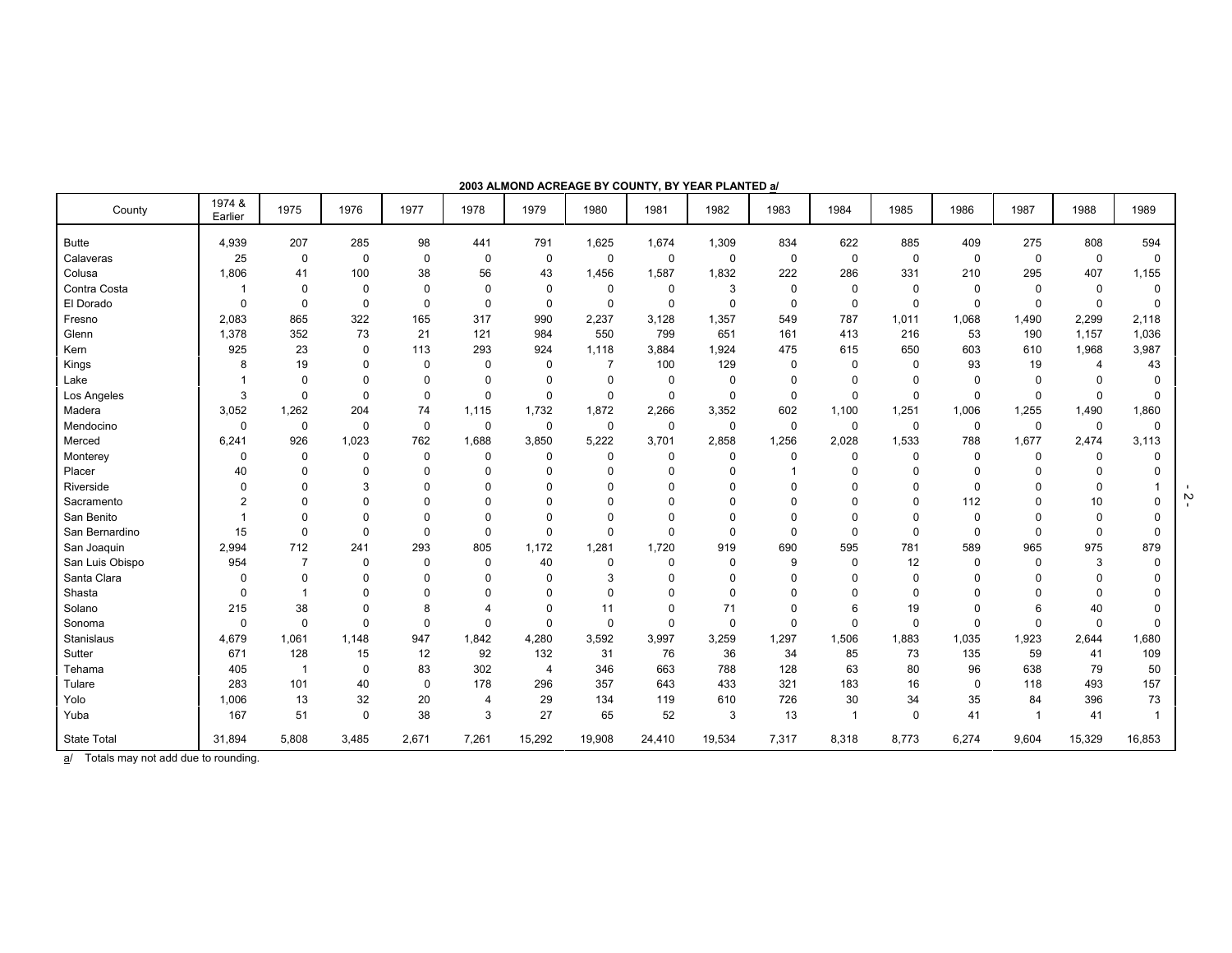|                    |                |             |                |             |             |             |             |             |             |             |             |              |              |              |              | Acres Standing in 2003 b/ |             |
|--------------------|----------------|-------------|----------------|-------------|-------------|-------------|-------------|-------------|-------------|-------------|-------------|--------------|--------------|--------------|--------------|---------------------------|-------------|
| County             | 1990           | 1991        | 1992           | 1993        | 1994        | 1995        | 1996        | 1997        | 1998        | 1999        | 2000        | 2001         | 2002         | 2003         | Bearing      | Non-<br>Bearing           | Total       |
| <b>Butte</b>       | 1,581          | 712         | 1,388          | 785         | 1,575       | 2,516       | 3,642       | 1,912       | 1,681       | 1,157       | 1,710       | 892          | 677          | 695          | 34,455       | 2,264                     | 36,719      |
| Calaveras          | $\mathbf 0$    | $\mathbf 0$ | $\mathbf 0$    | $\mathbf 0$ | $\mathbf 0$ | $\mathbf 0$ | $\mathbf 0$ | $\mathbf 0$ | $\mathbf 0$ | 0           | 0           | $\bf{0}$     | $\mathbf 0$  | $\mathbf 0$  | 25           | $\mathbf 0$               | 25          |
| Colusa             | 1,166          | 172         | 141            | 174         | 1,561       | 1,077       | 719         | 996         | 2,397       | 1,391       | 1,011       | 1,348        | 701          | 918          | 20,667       | 2,968                     | 23,635      |
| Contra Costa       | 0              | $\mathbf 0$ | $\mathbf 0$    | $\mathbf 0$ | $\mathbf 0$ | $\mathbf 0$ | $\mathbf 0$ | $\mathbf 0$ | $\mathbf 0$ | $\mathbf 0$ | $\mathbf 0$ | $\Omega$     | 0            | $\mathbf{0}$ | 3            | $\bf{0}$                  | 3           |
| El Dorado          | $\mathbf 0$    | $\mathbf 0$ | 0              | $\mathbf 0$ | $\mathbf 0$ | $\mathbf 0$ | $\mathbf 0$ | $\mathbf 0$ | $\mathbf 0$ | $\mathbf 0$ | $\mathbf 0$ | $\mathbf 0$  | $\mathbf 0$  | $\mathbf 0$  | $\mathbf 0$  | $\mathbf 0$               | $\Omega$    |
| Fresno             | 6,899          | 909         | 1,319          | 2,582       | 3,704       | 5,035       | 4,490       | 4,052       | 3,683       | 4,333       | 2,896       | 3,231        | 2,191        | 2,182        | 60,688       | 7,604                     | 68,291      |
| Glenn              | 645            | 346         | 344            | 632         | 2,703       | 3,437       | 2,123       | 909         | 3,061       | 2,796       | 1,756       | 1,421        | 284          | 903          | 26,906       | 2,608                     | 29,514      |
| Kern               | 3,139          | 1,713       | 1,088          | 5,267       | 5,881       | 6,978       | 8,022       | 10,479      | 14,668      | 9,274       | 3,079       | 1.482        | 817          | 1,437        | 87,700       | 3,737                     | 91,436      |
| Kings              | 18             | 476         | $\mathbf 0$    | 112         | 95          | 154         | 55          | 121         | 1,195       | 44          | 204         | 516          | 36           | 18           | 2,896        | 571                       | 3,466       |
| Lake               | $\Omega$       | $\mathbf 0$ | $\mathbf 0$    | $\mathbf 0$ | $\mathbf 0$ | $\mathbf 0$ | $\mathbf 0$ | $\Omega$    | $\mathbf 0$ | $\mathbf 0$ | $\mathbf 0$ | $\bf{0}$     | $\Omega$     | $\Omega$     | -1           | 0                         |             |
| Los Angeles        | $\mathbf 0$    | $\mathbf 0$ | $\mathbf 0$    | $\mathbf 0$ | $\mathbf 0$ | $\mathbf 0$ | 0           | $\mathbf 0$ | $\mathbf 0$ | $\mathbf 0$ | 0           | $\mathbf{0}$ | $\mathbf 0$  | $\mathbf 0$  | 3            | $\mathbf{0}$              | 3           |
| Madera             | 2,029          | 1,918       | 1,002          | 1,430       | 3,206       | 2,911       | 2,908       | 3,630       | 2,808       | 1,096       | 1,619       | 1,443        | 1,237        | 1,365        | 48,050       | 4,045                     | 52,095      |
| Mendocino          | $\mathbf 0$    | 0           | $\mathbf 0$    | $\mathbf 0$ | $\mathbf 0$ | 0           | $\mathbf 0$ | $\mathbf 0$ | $\mathbf 0$ | 0           | 0           | $\mathbf 0$  | $\mathbf 0$  | $\mathbf{0}$ | $\mathbf 0$  | $\mathbf 0$               | $\mathbf 0$ |
| Merced             | 3,277          | 2,776       | 2,591          | 2,321       | 4,688       | 5,176       | 4,091       | 6,253       | 5,328       | 3,665       | 2,898       | 2,445        | 2,027        | 2,688        | 82,202       | 7,160                     | 89,362      |
| Monterey           | 0              | 0           | 0              | 0           | 0           | 0           | 0           | 0           | $\mathbf 0$ | $\mathbf 0$ | $\mathbf 0$ | $\bf{0}$     | 0            | $\bf{0}$     | 0            | $\bf{0}$                  | 0           |
| Placer             | $\Omega$       | $\Omega$    | $\Omega$       | $\Omega$    | 0           | 0           | $\Omega$    | $\Omega$    | $\Omega$    | $\Omega$    | 0           |              |              | $\Omega$     | 42           |                           | 42          |
| Riverside          | $\Omega$       | $\Omega$    | $\Omega$       | $\Omega$    | $\Omega$    | $\Omega$    | 0           | $\Omega$    | $\Omega$    | $\Omega$    | $\mathbf 0$ | $\mathbf{0}$ |              | $\Omega$     | 5            |                           | 5           |
| Sacramento         | $\Omega$       | $\Omega$    | 0              | $\Omega$    | 0           | 0           | 0           | $\Omega$    | $\Omega$    | $\Omega$    | 0           | $\Omega$     |              | $\Omega$     | 124          |                           | 124         |
| San Benito         | $\Omega$       | $\Omega$    | $\Omega$       | $\Omega$    | 0           | $\Omega$    | 0           | $\Omega$    | $\Omega$    | $\Omega$    | $\mathbf 0$ | n            |              | $\Omega$     | $\mathbf{1}$ |                           | -1          |
| San Bernardino     | $\Omega$       | $\Omega$    | $\Omega$       | $\Omega$    | $\mathbf 0$ | $\Omega$    | $\Omega$    | $\Omega$    | $\Omega$    | $\Omega$    | $\Omega$    | $\Omega$     | $\mathbf{0}$ | $\mathbf{0}$ | 15           | $\Omega$                  | 15          |
| San Joaquin        | 1,243          | 491         | 1,193          | 1,441       | 1,288       | 1,804       | 1,778       | 1,301       | 1,826       | 1.854       | 1,345       | 1,183        | 955          | 770          | 31,173       | 2,908                     | 34,082      |
| San Luis Obispo    | $\overline{2}$ | 0           | $\Omega$       | 0           | 0           | 0           | 0           | 0           | $\mathbf 0$ | 0           | 0           | $\bf{0}$     | $\mathbf{0}$ | $\mathbf 0$  | 1,027        | $\bf{0}$                  | 1,027       |
| Santa Clara        | $\Omega$       | $\Omega$    | $\Omega$       | $\Omega$    | 0           | $\mathbf 0$ | $\Omega$    | $\Omega$    | $\mathbf 0$ | $\Omega$    | 0           | $\mathbf{0}$ |              | $\bf{0}$     | 3            |                           | 3           |
| Shasta             | $\Omega$       | $\Omega$    | $\Omega$       | $\Omega$    | 0           | $\mathbf 0$ | $\mathbf 0$ | $\mathbf 0$ | $\mathbf 0$ | $\Omega$    | 0           | $\Omega$     |              | $\bf{0}$     | $\mathbf 1$  | $\mathbf{0}$              |             |
| Solano             | <sub>9</sub>   | $\mathbf 0$ | $\Omega$       | $\Omega$    | 45          | 229         | 115         | 105         | 222         | 15          | 61          | 25           |              | 5            | 1,217        | 30                        | 1,247       |
| Sonoma             | $\Omega$       | $\mathbf 0$ | $\Omega$       | $\Omega$    | $\mathbf 0$ | $\mathbf 0$ | $\mathbf 0$ | $\mathbf 0$ | $\mathbf 0$ | $\mathbf 0$ | $\mathbf 0$ | $\mathbf{0}$ | $\mathbf{0}$ | $\mathbf{0}$ | $\mathbf 0$  | $\mathbf{0}$              | $\Omega$    |
| Stanislaus         | 2,455          | 2,503       | 2,969          | 2,894       | 4,664       | 5,097       | 4,118       | 4,412       | 5,618       | 3,423       | 2,679       | 1,806        | 1,931        | 2,014        | 77,604       | 5,751                     | 83,355      |
| Sutter             | 251            | 96          | 36             | 128         | 112         | 192         | 161         | 430         | 467         | 214         | 99          | 97           | 19           | 24           | 3,912        | 140                       | 4,052       |
| Tehama             | 145            | 201         | $\overline{7}$ | 246         | 247         | 309         | 589         | 146         | 537         | 249         | 317         | 186          | 142          | 389          | 6,717        | 718                       | 7,435       |
| Tulare             | 251            | 543         | 849            | 709         | 907         | 857         | 869         | 1,176       | 490         | 480         | 585         | 89           | 228          | 631          | 11,333       | 948                       | 12,281      |
| Yolo               | 34             | 36          | 55             | 119         | 64          | 273         | 474         | 345         | 157         | 163         | 108         | 250          | 144          | 127          | 5,173        | 522                       | 5,695       |
| Yuba               | $\Omega$       | 54          | 3              | $\mathbf 0$ | 60          | 0           | 167         | $\mathbf 0$ | 82          | 93          | $\mathbf 0$ | $\mathbf{0}$ | 85           | $\mathbf{0}$ | 962          | 85                        | 1,047       |
| <b>State Total</b> | 23,143         | 12,945      | 12,986         | 18,839      | 30,799      | 36,044      | 34,321      | 36,267      | 44,220      | 30,246      | 20,366      | 16,414       | 11,474       | 14,167       | 502,907      | 42,055                    | 544,962     |

**2003 ALMOND ACREAGE BY COUNTY, BY YEAR PLANTED (Continued) a/**

a/ Totals may not add due to rounding.

b/ Shaded/bold area represents non-bearing years, 2001-03.

 $\frac{1}{2}$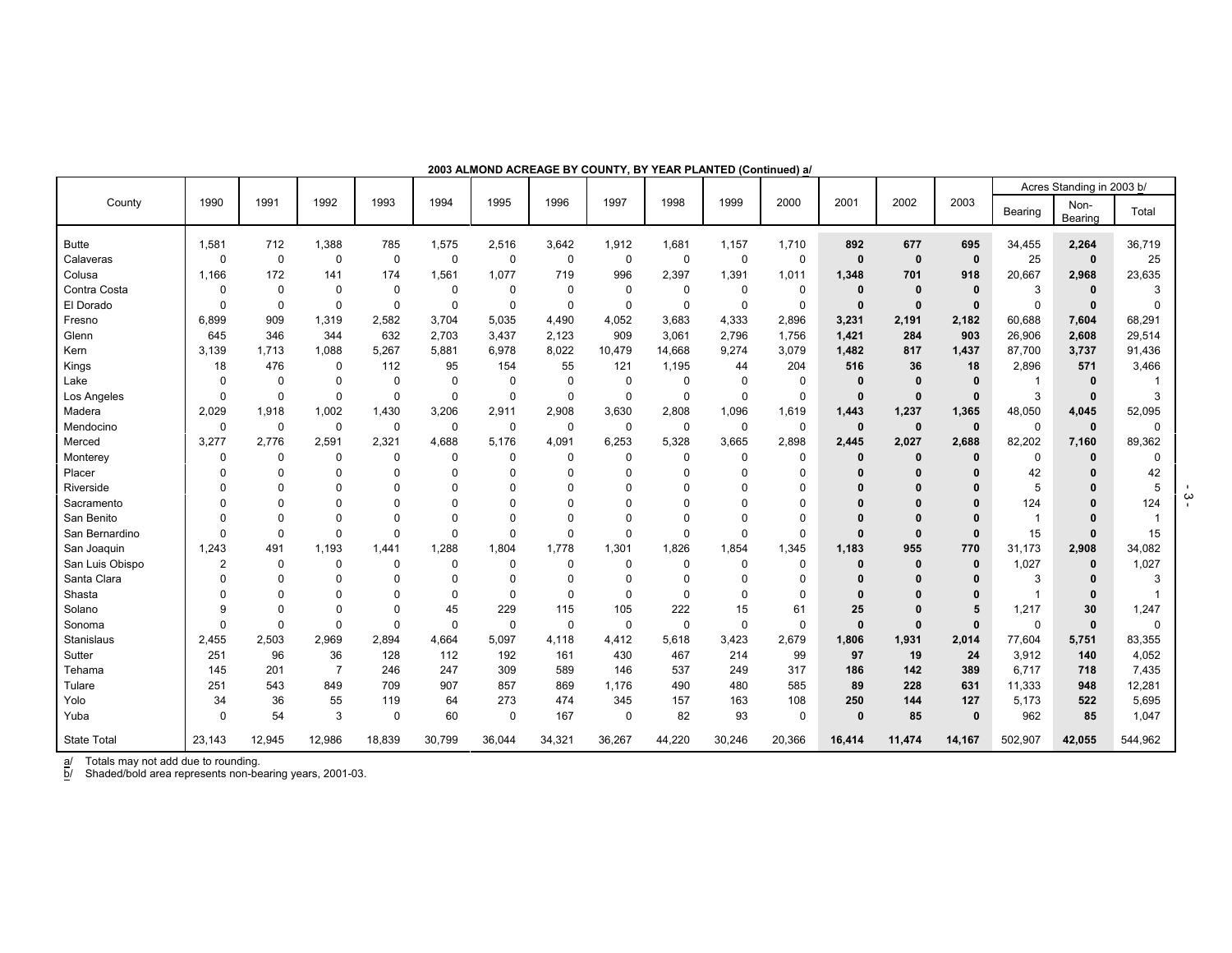| ACREAGE PLANTED DURING YEARS SHOWN AND STANDING IN 2003 a/ |                   |              |                |                          |             |                |                |                |                         |             |                |             |          |          |                |          |
|------------------------------------------------------------|-------------------|--------------|----------------|--------------------------|-------------|----------------|----------------|----------------|-------------------------|-------------|----------------|-------------|----------|----------|----------------|----------|
| Variety                                                    | 1974 &<br>Earlier | 1975         | 1976           | 1977                     | 1978        | 1979           | 1980           | 1981           | 1982                    | 1983        | 1984           | 1985        | 1986     | 1987     | 1988           | 1989     |
| Aldrich                                                    | 9                 | 0            | $\Omega$       | $\mathbf 0$              | 6           | 0              | $\mathbf 0$    | $\mathbf 0$    | 3                       | 6           | 8              | 9           | 11       | 15       | 17             | 44       |
| <b>Butte</b>                                               | 178               | 8            | 16             | 63                       | 47          | 173            | 569            | 542            | 910                     | 272         | 318            | 300         | 255      | 655      | 1,248          | 1,343    |
| Carmel                                                     | 2,407             | 1,155        | 872            | 545                      | 1,485       | 4,078          | 4,810          | 6,627          | 5,543                   | 2,272       | 2,420          | 2,538       | 1,963    | 2,606    | 4,080          | 3,941    |
| Carrions                                                   | $\Omega$          | <sup>0</sup> | <sub>9</sub>   | 4                        | $\Omega$    | $\overline{7}$ | 89             | 49             | 9                       | 23          | 7              | 4           | $\Omega$ | 14       | 17             | 42       |
| Davey                                                      | 55                |              |                | $\Omega$                 |             | 13             | $\Omega$       | $\Omega$       | $\Omega$                | $\mathbf 0$ | $\Omega$       | $\Omega$    | 0        | $\Omega$ | $\Omega$       |          |
| Drake                                                      | 280               |              |                | U                        |             | 13             | $\mathbf 0$    | $\Omega$       | $\mathbf 0$             | $\Omega$    | $\Omega$       | $\Omega$    |          | $\Omega$ | 2              |          |
| <b>Early Mission</b>                                       | 46                | 9            | $\Omega$       | $\Omega$                 | $\Omega$    | $\mathbf{2}$   | $\mathbf 0$    | 8              | $\Omega$                | $\mathbf 0$ | 5              | $\Omega$    | $\Omega$ | $\Omega$ | 12             |          |
| Fritz                                                      | 217               | 52           | 57             | 11                       | 99          | 95             | 156            | 369            | 315                     | 123         | 141            | 495         | 260      | 370      | 442            | 909      |
| Harvey                                                     | 271               | 88           | 51             | 5                        | $\Omega$    | 183            | 22             | 35             | $\mathbf 0$             | 17          | $\overline{4}$ | 8           | $\Omega$ | $\Omega$ | $\Omega$       | 8        |
| Hasham                                                     | $\Omega$          | $\Omega$     | $\Omega$       | <sup>0</sup>             | $\Omega$    | 109            | 248            | $\mathbf 0$    | 137                     | $\mathbf 0$ | $\Omega$       | 52          | 40       | $\Omega$ |                | 17       |
| lxl                                                        | 51                | n            |                | $\Omega$                 | $\Omega$    | 0              | $\mathbf 0$    | $\Omega$       | $\mathbf 0$             | $\Omega$    | $\Omega$       | $\Omega$    | $\Omega$ | $\Omega$ | n              | $\Omega$ |
| <b>Jeffries</b>                                            | 22                |              |                | $\Omega$                 | 24          | 76             | 20             | 17             | $\Omega$                | $\Omega$    | $\Omega$       |             | O        | 33       |                |          |
| Kapareil                                                   | 13                | 3            |                | 21                       | 27          | $\mathbf 0$    | 77             | 15             | 4                       | $\mathbf 0$ | 67             | 3           | 0        | $\Omega$ |                |          |
| Le Grand                                                   | 69                |              |                | $\Omega$                 | 265         | 97             | 27             | 64             | 38                      | 32          | $\Omega$       | 35          | ŋ        | 15       | $\Omega$       |          |
| Livingston                                                 | $\Omega$          | 17           | 9              | $\Omega$                 | 18          | 13             | 30             | $\overline{7}$ | 11                      | 4           | $\Omega$       | $\Omega$    | 3        | 10       | 71             | 62       |
| Merced                                                     | 1,345             | 33           | 26             | 36                       | 35          | 126            | 23             | 8              | 3                       | 13          | $\Delta$       |             |          | 12       | 9              | 6        |
| Mono                                                       | 62                | 23           | 10             | 5                        | 50          | 46             | 137            | 24             | 58                      | 24          | 164            | 18          | 31       | 23       | 5              | 20       |
| Monterey                                                   | 48                | 43           | 17             | 10                       | 30          | 241            | 677            | 481            | 858                     | 273         | 133            | 156         | 27       | 350      | 527            | 467      |
| Morley                                                     |                   | 0            | $\Omega$       | $\Omega$                 | $\Omega$    | -1             | $\mathbf 0$    | 5              | $\mathbf 0$             | $\mathbf 0$ | $\Omega$       | $\Omega$    |          | $\Omega$ | $\Omega$       |          |
| $N-43$                                                     |                   | $\Omega$     | $\Omega$       | $\Omega$                 | $\Omega$    | $\mathbf 0$    | 88             | $\Omega$       | 30                      | $\mathbf 0$ | $\mathbf 0$    | $\Omega$    | $\Omega$ | $\Omega$ | $\Omega$       |          |
| Ne Plus Ultra                                              | 1,849             | 271          | 156            | 120                      | 337         | 311            | 385            | 362            | 325                     | 100         | 80             | 48          |          | 80       | 79             | 34       |
| Nonpareil                                                  | 17,638            | 3,095        | 1,686          | 1,293                    | 3,511       | 7,352          | 8,142          | 10,834         | 7,254                   | 2,665       | 3,280          | 3,722       | 2,560    | 3,586    | 5,693          | 6,488    |
| Norman                                                     | 75                | 6            | 9              | 0                        | $\mathbf 0$ | 37             | 24             | 8              | $\mathbf 0$             | $\mathbf 0$ | 5              | $\mathbf 0$ | $\Omega$ | 25       | 0              | 11       |
| Padre                                                      | 58                | 0            | 5              | 88                       | 0           | $\mathbf 0$    | 5              | 5              | 20                      | 18          | 6              | 16          | 56       | 216      | 273            | 586      |
| Peerless                                                   | 1,369             | 87           | 77             | 44                       | 191         | 295            | 526            | 954            | 691                     | 183         | 265            | 354         | 206      | 116      | 272            | 209      |
| <b>Price Cluster</b>                                       | 924               | 370          | 207            | 168                      | 515         | 1,100          | 1,743          | 2,583          | 1,765                   | 569         | 724            | 641         | 444      | 510      | 781            | 949      |
| Ruby                                                       | 60                | 79           | 21             | 19                       | 42          | 126            | 390            | 216            | 438                     | 158         | 247            | 69          | 99       | 172      | 521            | 205      |
| Sauret #1                                                  |                   | $\Omega$     | $\Omega$       | 5                        | $\Omega$    | 141            | 65             | 80             | 20                      | 6           | 0              | $\Omega$    | 2        |          | $\overline{2}$ |          |
| Sauret #2                                                  |                   |              |                | 5                        |             | 63             | 94             | 34             | $\mathbf 0$             | $\Omega$    | 3              |             | $\Omega$ | $\Omega$ | $\Omega$       |          |
| Savana                                                     |                   | O            |                | $\Omega$                 | $\Omega$    | $\mathbf{2}$   | $\Omega$       | 5              | $\Omega$                | $\Omega$    | $\Omega$       | $\Omega$    | 3        | $\Omega$ | $\Omega$       |          |
| Sonora                                                     | 12                | $\Omega$     | $\Omega$       | $\Omega$                 | 11          | $\mathbf 0$    | $\overline{1}$ | 14             | $\Omega$                | $\mathbf 0$ | $\overline{4}$ | 50          | 27       | 69       | 248            | 774      |
| Texas/Mission                                              | 3,592             | 350          | 195            | 173                      | 406         | 469            | 1,127          | 921            | 976                     | 419         | 392            | 222         | 235      | 585      | 902            | 497      |
| Thompson                                                   | 1,071             | 79           | 35             | 47                       | 79          | 38             | 175            | 73             | 64                      | 102         | 14             | 23          | 6        | 43       | 21             | 12       |
| Tokoyo                                                     | 41                | 34           |                | $\overline{\phantom{a}}$ | 26          | $\Omega$       | 85             | 28             | 40                      | $\mathbf 0$ | 3              | $\Omega$    | 0        | 21       | 6              | 27       |
| Wood Colony                                                | 14                | <sup>0</sup> | $\Omega$       | 0                        | 0           | $\mathbf 0$    | 20             | $\mathbf 0$    | 3                       | $\mathbf 0$ | $\overline{2}$ | 8           | 15       | 16       | 80             | 169      |
| Yosemite                                                   | 27                | $\Omega$     | 18             | 10                       |             | 32             | 80             | 30             | 20                      | 11          | 0              | $\Omega$    | $\Omega$ | $\Omega$ | $\Omega$       | $\Omega$ |
| All Others                                                 | 77                | 6            | $\overline{4}$ | $\Omega$                 | 50          | 54             | 75             | 15             | $\overline{\mathbf{1}}$ | 26          | 25             | $\Omega$    | 16       | 63       | 23             | 29       |
| <b>State Total</b>                                         | 31,894            | 5,808        | 3,485          | 2,671                    | 7,261       | 15,292         | 19,908         | 24,410         | 19,534                  | 7,317       | 8,318          | 8,773       | 6,274    | 9,604    | 15,329         | 16,853   |

**ALMOND ACREAGE AS OF 2003 -- VARIETIES AND AGE GROUPS -- STATE SUMMARY**

a/ Totals may not add due to rounding.

- 4 -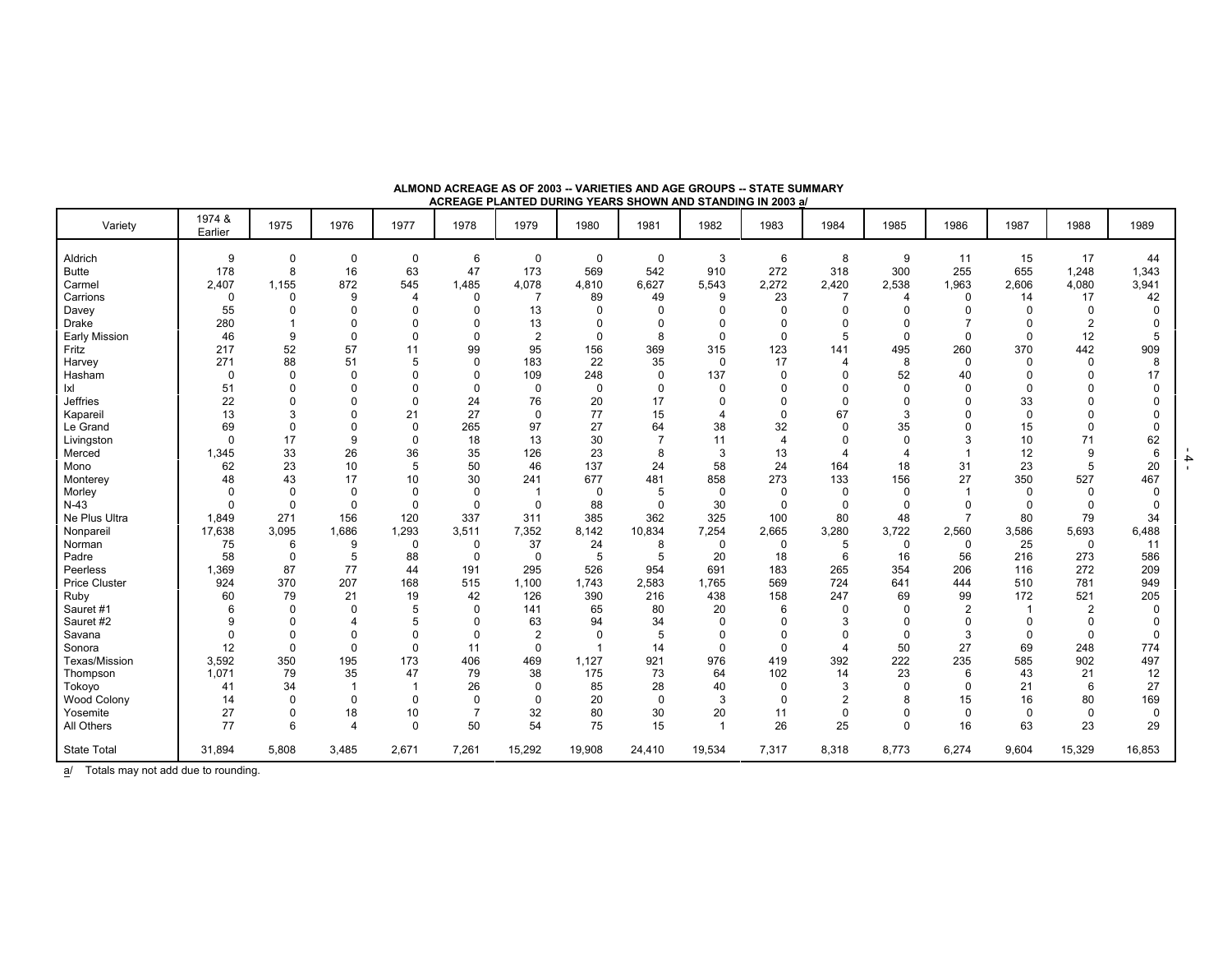|                      |                |                |          |                |                       | AVINEAUE I EARTED DURING TEARO UNURIN AND UTANDING IN 2000 (UURINGU) @ |                |          |             |                |             |                  |              |              |         |                           |         |
|----------------------|----------------|----------------|----------|----------------|-----------------------|------------------------------------------------------------------------|----------------|----------|-------------|----------------|-------------|------------------|--------------|--------------|---------|---------------------------|---------|
|                      |                |                |          |                |                       |                                                                        |                |          |             |                |             |                  |              |              |         | Acres Standing in 2003 b/ |         |
| Variety              | 1990           | 1991           | 1992     | 1993           | 1994                  | 1995                                                                   | 1996           | 1997     | 1998        | 1999           | 2000        | 2001             | 2002         | 2003         | Bearing | Non-<br>Bearing           | Total   |
|                      |                |                |          |                |                       |                                                                        |                |          |             |                |             |                  |              |              |         |                           |         |
| Aldrich              | 48             | 93             | 129      | 272            | 523                   | 821                                                                    | 869            | 896      | 1,466       | 778            | 713         | 517              | 269          | 301          | 6,737   | 1,086                     | 7.823   |
| <b>Butte</b>         | 2.546          | 2,230          | 1,718    | 2,561          | 4,777                 | 6,900                                                                  | 6,229          | 6,867    | 8,237       | 4,137          | 3,195       | 1,737            | 582          | 1,112        | 56,291  | 3,431                     | 59,723  |
| Carmel               | 5,668          | 2,630          | 2,416    | 3,201          | 4,293                 | 4,230                                                                  | 3,923          | 4,178    | 4,604       | 2,347          | 2,667       | 2,661            | 1,968        | 2,122        | 87,496  | 6,751                     | 94,247  |
| Carrions             | 21             | 8              | 30       | 3              |                       | 13                                                                     | 12             | $\Omega$ | 35          | 11             | $\Omega$    | 0                | 0            | $\mathbf{0}$ | 405     | $\Omega$                  | 405     |
| Davey                | $\Omega$       | 0              | $\Omega$ | $\Omega$       | $\Omega$              | $\Omega$                                                               | $\Omega$       |          | $\Omega$    | $\Omega$       | $\Omega$    |                  |              | O            | 68      | $\mathbf{0}$              | 68      |
| <b>Drake</b>         | $\mathbf 0$    | 3              | $\Omega$ | $\Omega$       | $\mathbf 0$           | $\Omega$                                                               | 3              |          | $\Omega$    | $\Omega$       | $\Omega$    |                  |              | $\mathbf{0}$ | 310     | 0                         | 310     |
| <b>Early Mission</b> | 9              | 0              | $\Omega$ | $\overline{4}$ | $\overline{4}$        | 6                                                                      | 25             | $\Omega$ | 3           | 3              | $\Omega$    | 15               |              | $\Omega$     | 138     | 15                        | 153     |
| Fritz                | 755            | 345            | 304      | 872            | 1,392                 | 1,331                                                                  | 1,762          | 1,874    | 1,648       | .826           | 805         | 899              | 679          | 978          | 17,021  | 2,555                     | 19,576  |
| Harvey               | $\mathbf 0$    |                | $\Omega$ | 0              | $\overline{2}$        | 3                                                                      | -1             | $\Omega$ | $\Omega$    | $\Omega$       | $\Omega$    |                  |              | 4            | 697     | 4                         | 701     |
| Hasham               | 18             | $\Omega$       | $\Omega$ | $\Omega$       | $\Omega$              | 112                                                                    | 37             | 30       | 19          | $\Omega$       | $\Omega$    |                  |              |              | 819     |                           | 819     |
| lxl                  | $\Omega$       | $\overline{2}$ |          | 0              | $\mathbf 0$           | $\mathbf 0$                                                            | 0              | $\Omega$ | $\Omega$    | $\Omega$       | $\Omega$    |                  |              |              | 53      |                           | 53      |
| Jeffries             | $\Omega$       | 0              |          | $\mathbf{0}$   | $\mathbf 0$           | $\Omega$                                                               | $\Omega$       | $\Omega$ | $\Omega$    | $\Omega$       | $\Omega$    |                  |              |              | 192     |                           | 192     |
| Kapareil             | $\Omega$       | 49             |          | 61             | 101                   | 78                                                                     | 0              | 12       | 20          |                | $\Omega$    |                  |              |              | 551     | O                         | 551     |
| Le Grand             | $\Omega$       | 8              | $\Omega$ | $\Omega$       | 3                     | $\mathbf 0$                                                            | $\Omega$       | $\Omega$ | $\Omega$    | $\Omega$       | $\Omega$    |                  |              |              | 652     | -1                        | 653     |
| Livingston           | 73             | 103            | 21       | 18             | 146                   | 245                                                                    | 165            | 333      | 458         | 127            | 55          | 16               | 13           | 4            | 1,997   | 34                        | 2,030   |
| Merced               | 5              | 3              | 3        | 49             | 13                    | 9                                                                      | 14             | $\Omega$ | 39          | $\overline{2}$ | 12          | 12               |              |              | 1,832   | 16                        | 1,848   |
| Mono                 | 8              | 60             | $\Omega$ | $\mathbf 0$    | $\mathbf 0$           | $\mathbf 0$                                                            | $\Omega$       | $\Omega$ | 10          | $\mathbf 0$    | $\mathbf 0$ | 29               | 0            | $\Omega$     | 779     | 29                        | 808     |
| Monterey             | 1,219          | 385            | 483      | 764            | 1,763                 | 1,643                                                                  | 2,012          | 3,065    | 3,651       | 3,676          | 1,761       | 1,464            | 1,070        | 1,497        | 24,758  | 4,031                     | 28,789  |
| Morley               | 0              | 61             | 20       | 23             | 62                    | 120                                                                    | 52             | $\Omega$ | -1          | $\Omega$       | 50          | 19               | 9            | 23           | 395     | 51                        | 446     |
| $N-43$               | $\mathbf 0$    | $\mathbf 0$    | $\Omega$ | $\mathbf 0$    | $\overline{1}$        | $\mathbf 0$                                                            | 0              | 204      | $\mathbf 0$ | 0              | 0           | $\mathbf{0}$     | $\mathbf{0}$ | $\mathbf 0$  | 323     | $\mathbf 0$               | 323     |
| Ne Plus Ultra        | 111            | 28             | 44       | 44             | 80                    | 104                                                                    | 84             | 22       | 40          | 40             | 135         | $\boldsymbol{4}$ | 16           | 29           | 5,277   | 49                        | 5.326   |
| Nonparei             | 8,370          | 4,218          | 4,700    | 7,045          | 11,241                | 11,817                                                                 | 11,824         | 11,240   | 13,633      | 11,323         | 6,809       | 6,665            | 5,102        | 6,125        | 191,017 | 17,892                    | 208,908 |
| Norman               | $\mathbf 0$    | $\mathbf 0$    | 0        | 8              | $\mathbf 0$           | 0                                                                      | 0              | 4        | 0           | $\mathbf 0$    | 0           | 23               | $\mathbf 0$  | $\mathbf{0}$ | 212     | 23                        | 235     |
| Padre                | 1,184          | 1,074          | 702      | 1,074          | 2,229                 | 3,822                                                                  | 3,278          | 3,677    | 5,576       | 2,748          | 2,033       | 900              | 310          | 649          | 28,747  | 1,859                     | 30,607  |
| Peerless             | 229            | 65             | 154      | 148            | 287                   | 363                                                                    | 360            | 92       | 131         | 308            | 108         | 52               | 60           | 36           | 8.082   | 148                       | 8,231   |
| <b>Price Cluster</b> | 965            | 428            | 648      | 545            | 412                   | 592                                                                    | 470            | 549      | 939         | 407            | 368         | 233              | 300          | 276          | 20,314  | 809                       | 21,123  |
| Ruby                 | 193            | 132            | 133      | 89             | 130                   | 75                                                                     | 50             | 227      | 145         | 54             | 219         | 34               | 20           | 25           | 4,308   | 79                        | 4,387   |
| Sauret #1            | $\overline{2}$ |                | $\Omega$ | $\Omega$       | $\boldsymbol{\Delta}$ | $\Omega$                                                               | 1              | ∩        | $\Omega$    | $\Omega$       | $\Omega$    |                  |              | 3            | 334     | 3                         | 336     |
| Sauret #2            | $\overline{2}$ | $\overline{1}$ | $\Omega$ | $\Omega$       | $\overline{4}$        | $\mathbf 0$                                                            | $\overline{2}$ | $\Omega$ | $\Omega$    | $\overline{2}$ | $\Omega$    | 0                |              | $\mathbf{0}$ | 222     | $\Omega$                  | 222     |
| Savana               | $\mathbf 0$    | 60             | 20       | 23             | 42                    | 119                                                                    | 52             | $\Omega$ | $\Omega$    | $\Omega$       | 33          | 19               |              | 6            | 357     | 34                        | 390     |
| Sonora               | 678            | 276            | 642      | 991            | 1,808                 | 1,980                                                                  | 1,471          | 960      | 1,600       | 1,555          | 497         | 494              | 402          | 343          | 13,665  | 1,240                     | 14,905  |
| Texas/Mission        | 498            | 570            | 440      | 742            | 967                   | 1,123                                                                  | 960            | 1,232    | 956         | 344            | 307         | 63               | 40           | 47           | 19,599  | 149                       | 19,748  |
| Thompson             | 14             | $\Omega$       | $\Omega$ | $\overline{1}$ | 9                     | 3                                                                      | 11             | $\Omega$ | 12          | $\Omega$       | $\Omega$    | 1                | 13           | $\Omega$     | 1,932   | 14                        | 1,946   |
| Tokoyo               | $\mathbf 0$    | 0              | $\Omega$ | $\Omega$       | $\overline{2}$        | $\Omega$                                                               | 10             | 20       | 78          | $\Omega$       | 31          | 13               | -1           | $\Omega$     | 454     | 14                        | 468     |
| <b>Wood Colony</b>   | 413            | 78             | 306      | 266            | 462                   | 499                                                                    | 577            | 700      | 723         | 489            | 346         | 203              | 107          | 123          | 5,186   | 432                       | 5,618   |
| Yosemite             | 0              | $\mathbf 0$    | $\Omega$ | 0              | $\mathbf 0$           | 0                                                                      | $\Omega$       | $\Omega$ | $\Omega$    | $\mathbf 0$    | $\Omega$    | $\mathbf{0}$     | $\mathbf 0$  | $\mathbf{0}$ | 234     | $\bf{0}$                  | 234     |
| All Others           | 117            | 34             | 73       | 38             | 44                    | 39                                                                     | 71             | 86       | 197         | 69             | 225         | 341              | 503          | 464          | 1,454   | 1,309                     | 2,763   |
| <b>State Total</b>   | 23,143         | 12,945         | 12,986   | 18,839         | 30.799                | 36,044                                                                 | 34,321         | 36,267   | 44,220      | 30,246         | 20,366      | 16,414           | 11,474       | 14,167       | 502,907 | 42,055                    | 544,962 |

**ALMOND ACREAGE AS OF 2003 -- VARIETIES AND AGE GROUPS -- STATE SUMMARY ACREAGE PLANTED DURING YEARS SHOWN AND STANDING IN 2003 (Continued) a/**

a/ Totals may not add due to rounding.

b/ Shaded/bold area represents non-bearing years, 2001-03.

- 5 -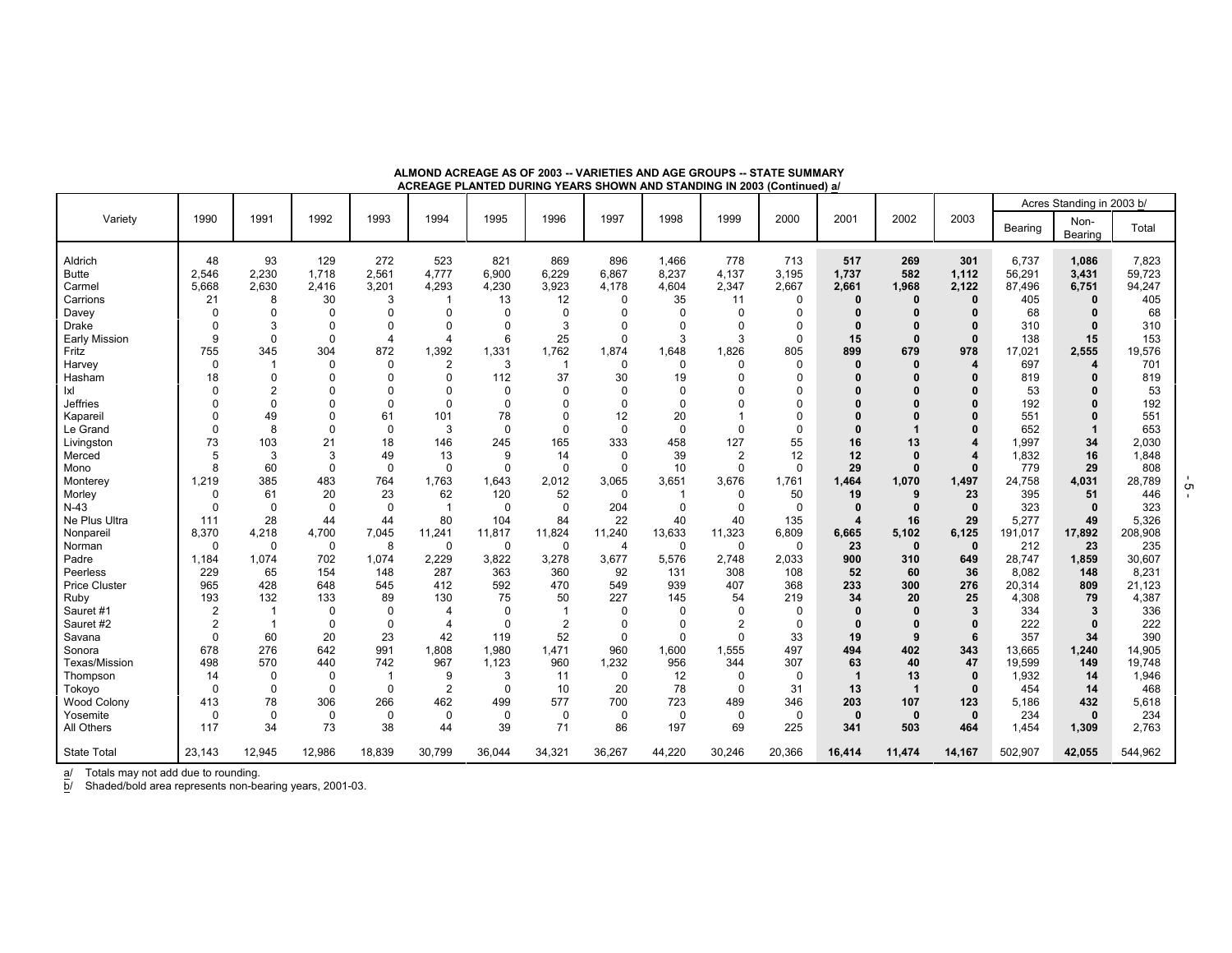| County             | 1974 &<br>Earlier | 1975        | 1976        | 1977        | 1978           | 1979         | 1980        | 1981        | 1982                    | 1983             | 1984           | 1985           | 1986           | 1987         | 1988           | 1989         |
|--------------------|-------------------|-------------|-------------|-------------|----------------|--------------|-------------|-------------|-------------------------|------------------|----------------|----------------|----------------|--------------|----------------|--------------|
| <b>Butte</b>       | 2,453             | 63          | 115         | 25          | 178            | 407          | 800         | 682         | 368                     | 316              | 183            | 400            | 123            | 104          | 322            | 128          |
| Calaveras          | 15                | $\mathbf 0$ | $\mathbf 0$ | $\mathbf 0$ | $\mathbf 0$    | $\mathbf 0$  | $\mathbf 0$ | $\mathbf 0$ | 0                       | $\mathbf 0$      | $\mathbf 0$    | $\mathbf 0$    | $\mathbf 0$    | $\mathbf 0$  | $\mathbf 0$    | $\Omega$     |
| Colusa             | 857               | 16          | 32          | 9           | 31             | 16           | 641         | 577         | 557                     | 54               | 47             | 41             | 97             | 79           | 150            | 365          |
| Contra Costa       | $\mathbf 0$       | $\Omega$    | $\mathbf 0$ | $\mathbf 0$ | $\mathbf 0$    | $\mathbf 0$  | $\mathbf 0$ | $\mathbf 0$ | $\overline{\mathbf{1}}$ | $\mathbf 0$      | $\mathbf 0$    | $\mathbf 0$    | $\mathbf 0$    | $\mathbf 0$  | $\mathbf 0$    | $\mathbf 0$  |
| Fresno             | 1,134             | 489         | 190         | 110         | 185            | 415          | 679         | 1,516       | 583                     | 272              | 402            | 508            | 490            | 550          | 1,008          | 767          |
| Glenn              | 790               | 164         | 40          | 10          | 72             | 383          | 251         | 304         | 222                     | 59               | 147            | 108            | $\mathbf 0$    | 69           | 387            | 461          |
| Kern               | 576               | 11          | $\Omega$    | 11          | 137            | 431          | 424         | 1,991       | 890                     | 235              | 309            | 353            | 281            | 285          | 871            | 1,877        |
| Kings              | 5                 | 10          | $\Omega$    | $\Omega$    | $\Omega$       | 0            | 3           | 50          | 3                       | $\Omega$         | $\mathbf 0$    | 0              | 48             | 10           | $\overline{2}$ | 20           |
| Lake               |                   | $\Omega$    |             | 0           | 0              | $\Omega$     |             | $\mathbf 0$ | 0                       |                  | 0              | $\Omega$       | 0              | $\Omega$     |                |              |
| Los Angeles        | 3                 | $\Omega$    | $\Omega$    | $\Omega$    | $\Omega$       | $\Omega$     | $\Omega$    | $\mathbf 0$ | $\mathbf 0$             | $\Omega$         | $\Omega$       | 0              | $\Omega$       | $\mathbf{0}$ | $\Omega$       |              |
| Madera             | 1,645             | 748         | 115         | 27          | 348            | 862          | 839         | 1,126       | 1,477                   | 236              | 500            | 597            | 482            | 509          | 581            | 710          |
| Merced             | 3,559             | 557         | 498         | 420         | 900            | 1,923        | 2,034       | 1,510       | 859                     | 454              | 718            | 569            | 267            | 606          | 630            | 1,040        |
| Monterey           | 0                 | $\mathbf 0$ | $\Omega$    | $\Omega$    | $\Omega$       | $\mathbf 0$  | $\Omega$    | $\mathbf 0$ | 0                       | $\Omega$         | $\mathbf 0$    | 0              | $\mathbf 0$    | $\mathbf 0$  | $\Omega$       |              |
| Placer             | 20                | $\Omega$    | $\Omega$    | $\Omega$    | 0              | $\mathbf{0}$ | $\Omega$    | $\Omega$    | $\Omega$                | $\Omega$         | 0              | $\Omega$       | $\Omega$       | $\Omega$     | $\Omega$       |              |
| Riverside          | $\Omega$          | $\Omega$    | 3           |             | $\Omega$       | $\Omega$     | $\Omega$    | $\Omega$    | $\Omega$                |                  | 0              | $\Omega$       | $\Omega$       | $\Omega$     |                |              |
| Sacramento         |                   | $\Omega$    | $\Omega$    | 0           | 0              | $\Omega$     | $\Omega$    | $\Omega$    | 0                       |                  | 0              | $\Omega$       | 58             | $\Omega$     | 5              |              |
| San Benito         |                   | $\Omega$    | $\Omega$    | $\Omega$    | $\Omega$       | $\Omega$     | $\Omega$    | $\Omega$    | $\Omega$                | $\Omega$         | $\Omega$       | $\Omega$       | $\mathbf 0$    | $\Omega$     | $\Omega$       | $\Omega$     |
| San Joaquin        | 1,855             | 382         | 137         | 137         | 421            | 562          | 595         | 630         | 342                     | 316              | 279            | 305            | 265            | 322          | 360            | 332          |
| San Luis Obispo    | 609               | 5           | $\Omega$    | $\Omega$    | $\Omega$       | 30           | $\Omega$    | $\mathbf 0$ | 0                       | $\boldsymbol{4}$ | $\mathbf{0}$   | 8              | $\mathbf 0$    | $\Omega$     | $\Omega$       | U            |
| Solano             | 92                | 19          | $\Omega$    | 4           | 4              | $\mathbf 0$  | $\Omega$    | $\mathbf 0$ | 38                      | $\Omega$         | $\overline{2}$ | $\overline{2}$ | $\Omega$       | $\Omega$     | 20             | <sup>0</sup> |
| Stanislaus         | 2,724             | 485         | 546         | 456         | 943            | 2,110        | 1.498       | 1,762       | 1,187                   | 436              | 554            | 782            | 397            | 659          | 1,052          | 616          |
| Sutter             | 303               | 52          | 3           | 6           | 31             | 27           | 14          | 24          | 15                      | 13               | 37             | 0              | $\overline{2}$ | 11           | 9              | 27           |
| Tehama             | 270               | $\mathbf 0$ | $\Omega$    | 51          | 151            | 3            | 154         | 317         | 382                     | 56               | 9              | 33             | 48             | 301          | 25             | 50           |
| Tulare             | 183               | 49          | $\Omega$    | $\Omega$    | 109            | 160          | 170         | 318         | 206                     | 149              | 87             | 12             | $\Omega$       | 50           | 239            | 79           |
| Yolo               | 448               | 8           | 6           | 10          | $\overline{2}$ | 9            | 15          | 16          | 128                     | 68               | $\overline{7}$ | 4              | 5              | 32           | 16             | 15           |
| Yuba               | 95                | 39          | $\Omega$    | 19          | 0              | 15           | 26          | 10          | 0                       | $\mathbf 0$      | $\mathbf 0$    | $\Omega$       | $\Omega$       | $\Omega$     | 18             | $\Omega$     |
| <b>State Total</b> | 17,638            | 3,095       | 1,686       | 1,293       | 3,511          | 7,352        | 8,142       | 10,834      | 7,254                   | 2,665            | 3,280          | 3,722          | 2,560          | 3,586        | 5,693          | 6,488        |

**2003 NONPAREIL VARIETY ACREAGE SUMMARY BY YEAR PLANTED a/**

a/ Totals may not add due to rounding.

 $-9$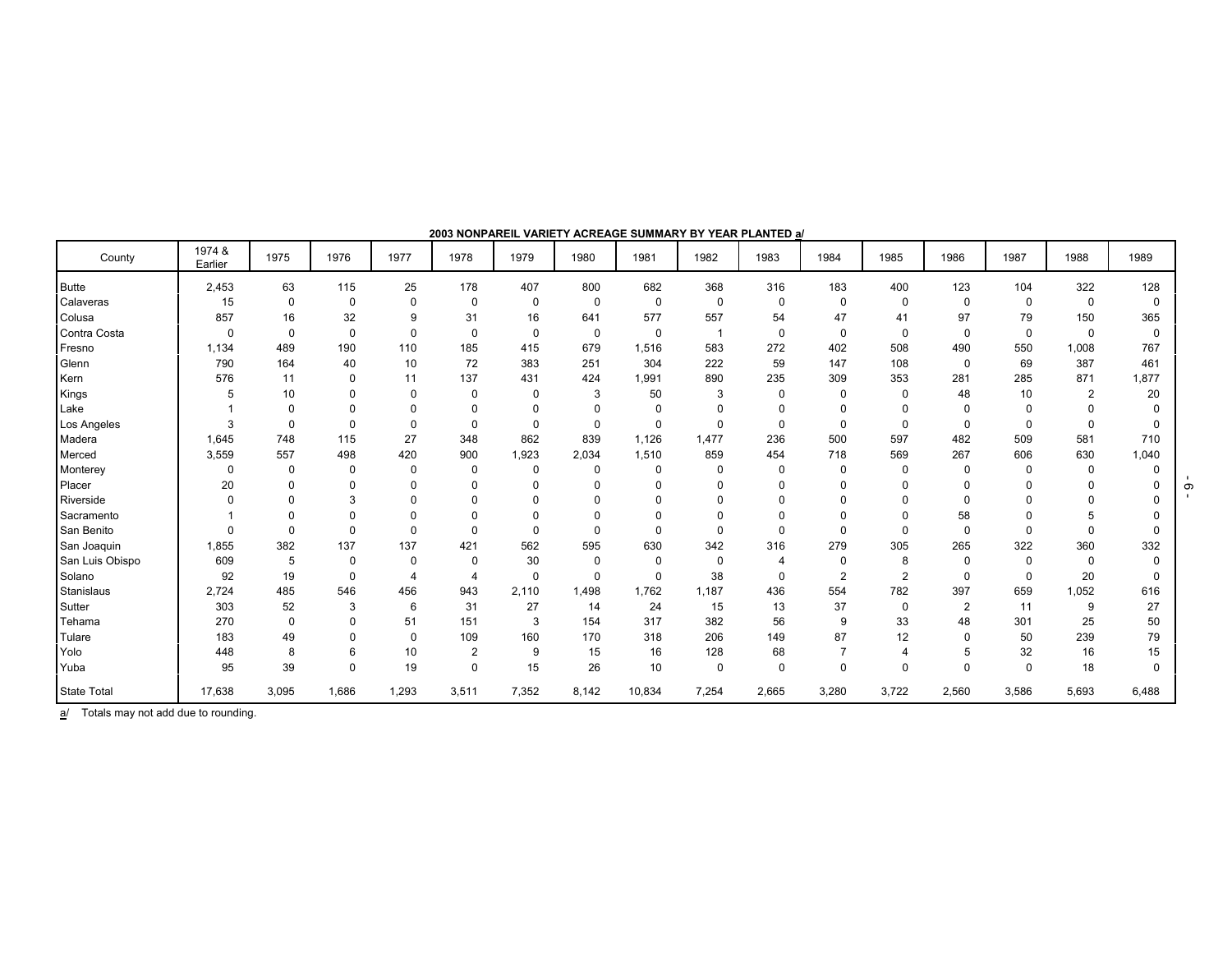|                    |              |             |                |             |             |             |          |          |             |          |       |                |              |              |          |                       | Acres Standing in 2003 b/ |  |
|--------------------|--------------|-------------|----------------|-------------|-------------|-------------|----------|----------|-------------|----------|-------|----------------|--------------|--------------|----------|-----------------------|---------------------------|--|
| County             | 1990         | 1991        | 1992           | 1993        | 1994        | 1995        | 1996     | 1997     | 1998        | 1999     | 2000  | 2001           | 2002         | 2003         | Bearing  | Non-<br>Bearing       | Total                     |  |
| <b>Butte</b>       | 530          | 227         | 508            | 306         | 591         | 969         | 1,467    | 784      | 470         | 314      | 537   | 345            | 353          | 321          | 13,370   | 1,019                 | 14,389                    |  |
| Calaveras          | $\Omega$     | 0           | $\mathbf 0$    | $\mathbf 0$ | $\mathbf 0$ | $\mathbf 0$ | $\Omega$ | $\Omega$ | $\mathbf 0$ | $\Omega$ | 0     | $\mathbf{0}$   | $\mathbf{0}$ | $\mathbf 0$  | 15       | $\mathbf 0$           | 15                        |  |
| Colusa             | 393          | 65          | 61             | 71          | 514         | 246         | 293      | 346      | 742         | 568      | 489   | 663            | 330          | 459          | 7,356    | 1,452                 | 8,808                     |  |
| Contra Costa       | $\Omega$     | $\Omega$    | $\mathbf 0$    | $\Omega$    | 0           | $\mathbf 0$ | $\Omega$ | 0        | $\mathbf 0$ | $\Omega$ | 0     | $\mathbf{0}$   | $\mathbf{0}$ | $\mathbf{0}$ |          | $\mathbf 0$           |                           |  |
| Fresno             | 2,252        | 409         | 542            | 1,032       | 1,362       | 1.497       | 1,340    | 1,334    | 1,281       | 1.660    | 961   | 1,214          | 874          | 975          | 22,965   | 3,062                 | 26,027                    |  |
| Glenn              | 317          | 165         | 106            | 221         | 1.287       | 1,555       | 933      | 319      | 1.145       | 1.155    | 733   | 688            | 135          | 406          | 11,401   | 1,229                 | 12,630                    |  |
| Kern               | 1,399        | 406         | 296            | 1,905       | 1,968       | 2.148       | 2.994    | 3.685    | 4.788       | 3.839    | 833   | 709            | 398          | 717          | 32,943   | 1,824                 | 34,767                    |  |
| Kings              | 9            | 238         | 0              | 14          | 40          | 43          | 0        | 49       | 313         | 22       | 102   | 43             | 18           | 9            | 978      | 70                    | 1,048                     |  |
| Lake               | $\Omega$     | $\Omega$    | $\Omega$       | $\Omega$    | 0           | 0           |          | $\Omega$ | $\mathbf 0$ | $\Omega$ | 0     |                | $\mathbf{0}$ |              |          | $\bf{0}$              |                           |  |
| Los Angeles        | $\Omega$     | $\mathbf 0$ | $\Omega$       | $\mathbf 0$ | $\mathbf 0$ | 0           | $\Omega$ | 0        | $\mathbf 0$ | $\Omega$ | 0     | 0              | $\mathbf{0}$ | $\mathbf{0}$ | 3        | $\bf{0}$              | 3                         |  |
| Madera             | 838          | 484         | 245            | 506         | 1,009       | 889         | 873      | 966      | 480         | 326      | 258   | 577            | 571          | 582          | 17,674   | 1,730                 | 19,404                    |  |
| Merced             | 1,098        | 709         | 983            | 895         | 1,608       | 1,423       | 1,029    | 1,351    | 1,591       | 1,255    | 984   | 1,039          | 877          | 928          | 29,467   | 2,844                 | 32,311                    |  |
| Monterey           | <sup>0</sup> | 0           | $\Omega$       | $\Omega$    | $\Omega$    | 0           |          | $\Omega$ | $\mathbf 0$ | $\Omega$ | 0     |                |              | 0            | 0        | 0                     |                           |  |
| Placer             |              | $\Omega$    | $\Omega$       | $\Omega$    | $\Omega$    | $\Omega$    |          | $\Omega$ | $\Omega$    | $\Omega$ | 0     |                |              |              | 20       |                       | 20                        |  |
| Riverside          |              | $\Omega$    |                | $\Omega$    | $\Omega$    | n           |          | $\Omega$ | $\Omega$    |          | U     |                |              |              |          |                       |                           |  |
| Sacramento         |              |             | 0              |             | $\Omega$    | 0           |          |          | 0           |          |       |                |              |              | 63       |                       | 63                        |  |
| San Benito         | $\Omega$     | $\Omega$    | $\Omega$       | $\Omega$    | $\Omega$    | $\Omega$    | O        | $\Omega$ | $\Omega$    | $\Omega$ | 0     | $\mathbf{0}$   | $\Omega$     |              | $\Omega$ | $\Omega$              |                           |  |
| San Joaquin        | 387          | 204         | 477            | 592         | 498         | 640         | 633      | 524      | 503         | 591      | 613   | 503            | 416          | 316          | 12,902   | 1,235                 | 14,137                    |  |
| San Luis Obispo    | $\Omega$     | $\Omega$    | $\mathbf 0$    | $\mathbf 0$ | $\mathbf 0$ | $\mathbf 0$ | $\Omega$ | 0        | $\mathbf 0$ | $\Omega$ | 0     | 0              | $\bf{0}$     | 0            | 656      | $\mathbf 0$           | 656                       |  |
| Solano             |              | $\Omega$    | $\Omega$       | $\Omega$    | 23          | 49          | 48       | 30       | 111         | 5        | 30    | 4              | $\mathbf{0}$ | $\mathbf{0}$ | 480      | $\boldsymbol{\Delta}$ | 483                       |  |
| Stanislaus         | 901          | 955         | 1,068          | 1,119       | 1.964       | 1.714       | 1,345    | 1,158    | 1,564       | 1.169    | 928   | 741            | 837          | 875          | 30,092   | 2,453                 | 32,545                    |  |
| Sutter             | 37           | 25          | 12             | 10          | 51          | 84          | 43       | 192      | 83          | 14       | 46    | $\overline{2}$ | $\mathbf{0}$ | 19           | 1,169    | 21                    | 1,189                     |  |
| Tehama             | 33           | 101         | $\overline{4}$ | 130         | 120         | 142         | 280      | 19       | 303         | 98       | 44    | 88             | 90           | 187          | 3,124    | 364                   | 3,488                     |  |
| Tulare             | 158          | 192         | 378            | 176         | 161         | 313         | 313      | 315      | 159         | 184      | 222   | $\bf{0}$       | 92           | 268          | 4,380    | 361                   | 4,741                     |  |
| Yolo               | 16           | 12          | 20             | 68          | 18          | 105         | 147      | 170      | 59          | 78       | 30    | 50             | 69           | 63           | 1,507    | 182                   | 1,689                     |  |
| Yuba               | $\Omega$     | 27          | $\Omega$       | $\Omega$    | 30          | $\mathbf 0$ | 83       | 0        | 41          | 46       | 0     | $\mathbf{0}$   | 43           | $\Omega$     | 449      | 43                    | 491                       |  |
| <b>State Total</b> | 8,370        | 4,218       | 4,700          | 7,045       | 11,241      | 11,817      | 11,824   | 11,240   | 13,633      | 11,323   | 6,809 | 6,665          | 5,102        | 6,125        | 191,017  | 17,892                | 208,908                   |  |

#### **2003 NONPAREIL VARIETY ACREAGE SUMMARY BY YEAR PLANTED (Continued) a/**

a/ Totals may not add due to rounding.

b/ Shaded/bold area represents non-bearing years, 2001-03.

 $-7 -$